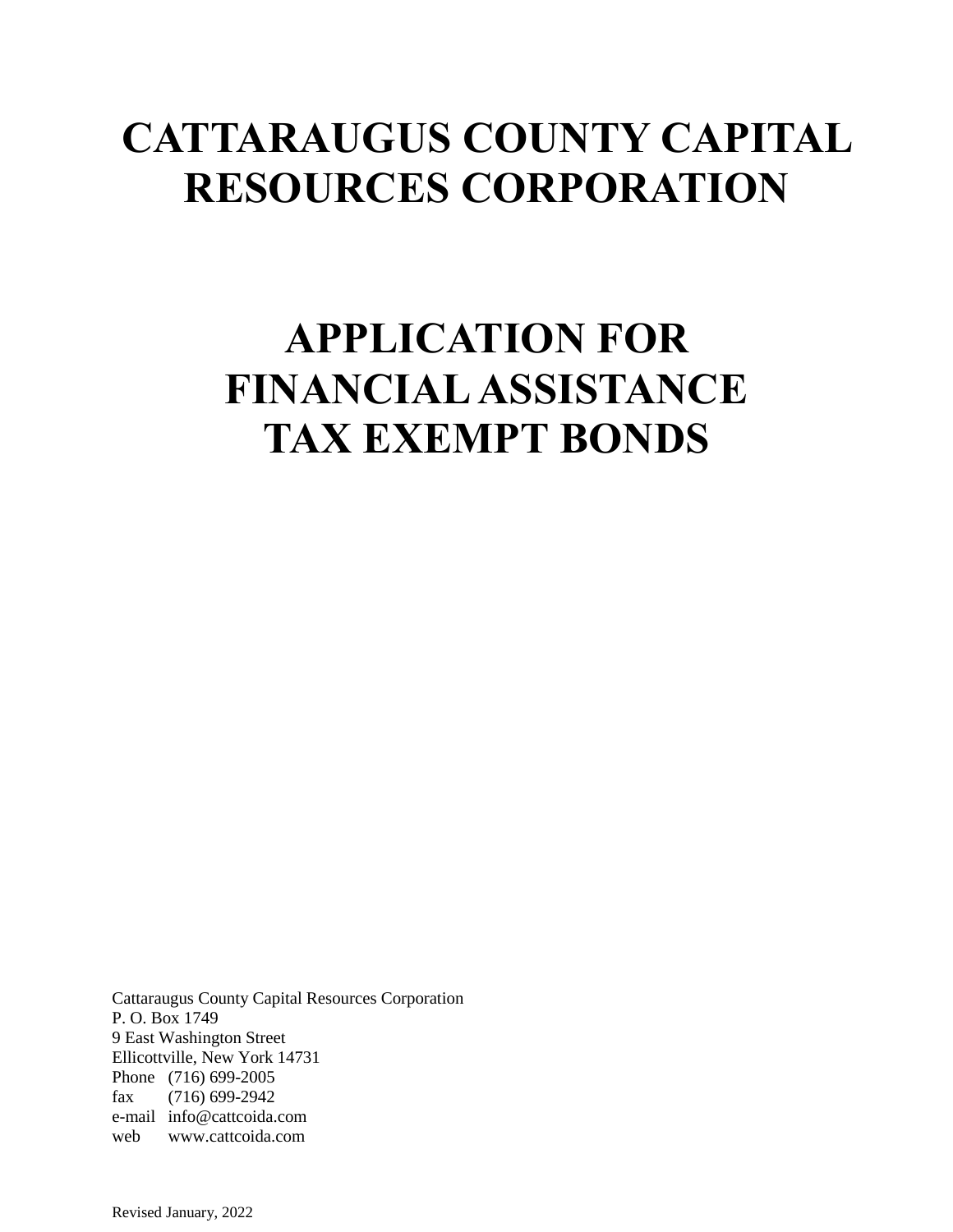## **Eligibility Questionnaire - Applicant Background Information**

Answer all questions. Use "None" or "Not Applicable" where necessary.

## **Applicant Information-company receiving benefit:**

| Phone:                                                                                                                          |                                                                                                           | <u> Alexandria de la contrada de la contrada de la contrada de la contrada de la contrada de la contrada de la c</u> |  |
|---------------------------------------------------------------------------------------------------------------------------------|-----------------------------------------------------------------------------------------------------------|----------------------------------------------------------------------------------------------------------------------|--|
| <b>Business Organization (check appropriate category):</b>                                                                      |                                                                                                           |                                                                                                                      |  |
| $Corporation$ Not for Profit 501c3                                                                                              |                                                                                                           | Public Corporation                                                                                                   |  |
|                                                                                                                                 |                                                                                                           |                                                                                                                      |  |
|                                                                                                                                 | Year Established: State in which Organization is established: State in which Organization is established: |                                                                                                                      |  |
| Benefits Requested (select all that apply):                                                                                     |                                                                                                           |                                                                                                                      |  |
| 1. Tax Exempt Financing<br>2. Exemption from Mortgage Tax                                                                       |                                                                                                           | Yes or $\vert$   No<br>Yes or $\Box$ No                                                                              |  |
| <b>Applicant Business Description:</b>                                                                                          |                                                                                                           |                                                                                                                      |  |
| Describe in detail applicant background, history and services provided:                                                         |                                                                                                           |                                                                                                                      |  |
|                                                                                                                                 | ,我们也不会有一个人的人,我们也不会有一个人的人,我们也不会有一个人的人。""我们,我们也不会有一个人的人,我们也不会有一个人的人。""我们,我们也不会有一个人                          |                                                                                                                      |  |
|                                                                                                                                 |                                                                                                           |                                                                                                                      |  |
|                                                                                                                                 |                                                                                                           |                                                                                                                      |  |
| What percentage of your total annual supplies, raw materials and vendor services are purchased from firms in                    |                                                                                                           |                                                                                                                      |  |
| Cattaraugus County<br>%                                                                                                         |                                                                                                           |                                                                                                                      |  |
|                                                                                                                                 |                                                                                                           |                                                                                                                      |  |
|                                                                                                                                 |                                                                                                           |                                                                                                                      |  |
|                                                                                                                                 |                                                                                                           |                                                                                                                      |  |
|                                                                                                                                 |                                                                                                           |                                                                                                                      |  |
| <b>Individual Completing Application:</b>                                                                                       |                                                                                                           |                                                                                                                      |  |
| Name: Name:                                                                                                                     |                                                                                                           |                                                                                                                      |  |
| Title:<br><u> 1989 - Johann Stoff, deutscher Stoff, der Stoff, der Stoff, der Stoff, der Stoff, der Stoff, der Stoff, der S</u> |                                                                                                           |                                                                                                                      |  |
|                                                                                                                                 |                                                                                                           |                                                                                                                      |  |
|                                                                                                                                 |                                                                                                           |                                                                                                                      |  |
|                                                                                                                                 |                                                                                                           |                                                                                                                      |  |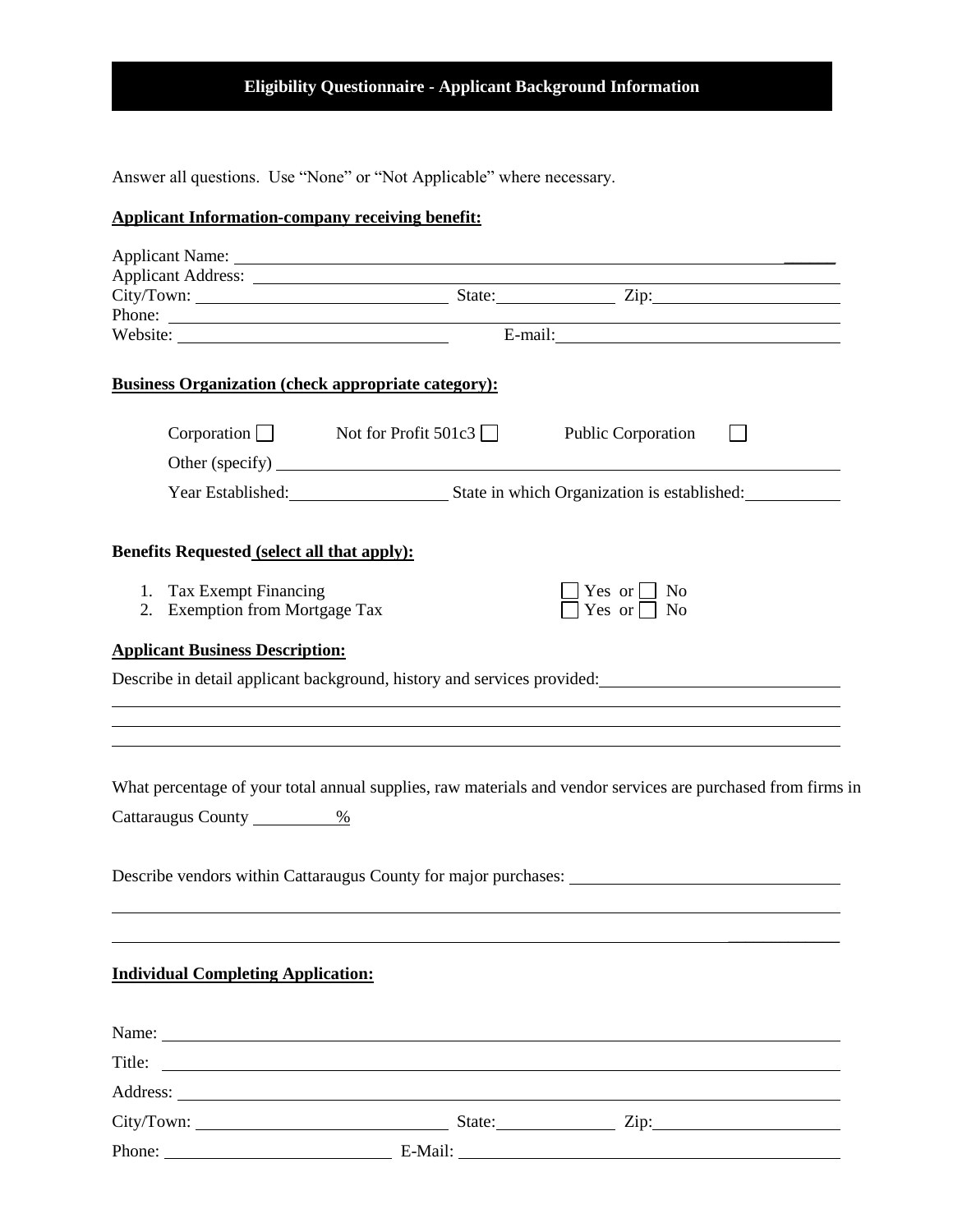| Company Contact (if different from individual completing application): |  |  |
|------------------------------------------------------------------------|--|--|
|------------------------------------------------------------------------|--|--|

|                                                                                                                                                                                                   |  | Title:                                                                                                                                                                                                                 |
|---------------------------------------------------------------------------------------------------------------------------------------------------------------------------------------------------|--|------------------------------------------------------------------------------------------------------------------------------------------------------------------------------------------------------------------------|
|                                                                                                                                                                                                   |  |                                                                                                                                                                                                                        |
|                                                                                                                                                                                                   |  |                                                                                                                                                                                                                        |
|                                                                                                                                                                                                   |  |                                                                                                                                                                                                                        |
| <b>Company Counsel:</b>                                                                                                                                                                           |  |                                                                                                                                                                                                                        |
|                                                                                                                                                                                                   |  |                                                                                                                                                                                                                        |
|                                                                                                                                                                                                   |  |                                                                                                                                                                                                                        |
|                                                                                                                                                                                                   |  | Title:                                                                                                                                                                                                                 |
|                                                                                                                                                                                                   |  |                                                                                                                                                                                                                        |
|                                                                                                                                                                                                   |  |                                                                                                                                                                                                                        |
|                                                                                                                                                                                                   |  |                                                                                                                                                                                                                        |
|                                                                                                                                                                                                   |  | City/Town: School District:                                                                                                                                                                                            |
|                                                                                                                                                                                                   |  |                                                                                                                                                                                                                        |
| Project site? $\Box$ Yes or $\Box$ No If No, indicate name of present owner of the Project site:<br>Describe the present use of the proposed Project site (vacant land, existing building, etc.): |  | Does the Applicant or any related entity currently hold fee title or have an option/contract to purchase the                                                                                                           |
|                                                                                                                                                                                                   |  |                                                                                                                                                                                                                        |
|                                                                                                                                                                                                   |  |                                                                                                                                                                                                                        |
|                                                                                                                                                                                                   |  | Provide narrative and purpose of the proposed project (new build, renovations) square footage of existing and<br>new construction contemplated and/or equipment purchases. Identify specific uses occurring within the |

new construction contemplated and/or equipment purchases. Identify specific uses occurring within the project. Describe any/all tenants and any/all end users. Add additional pages if necessary.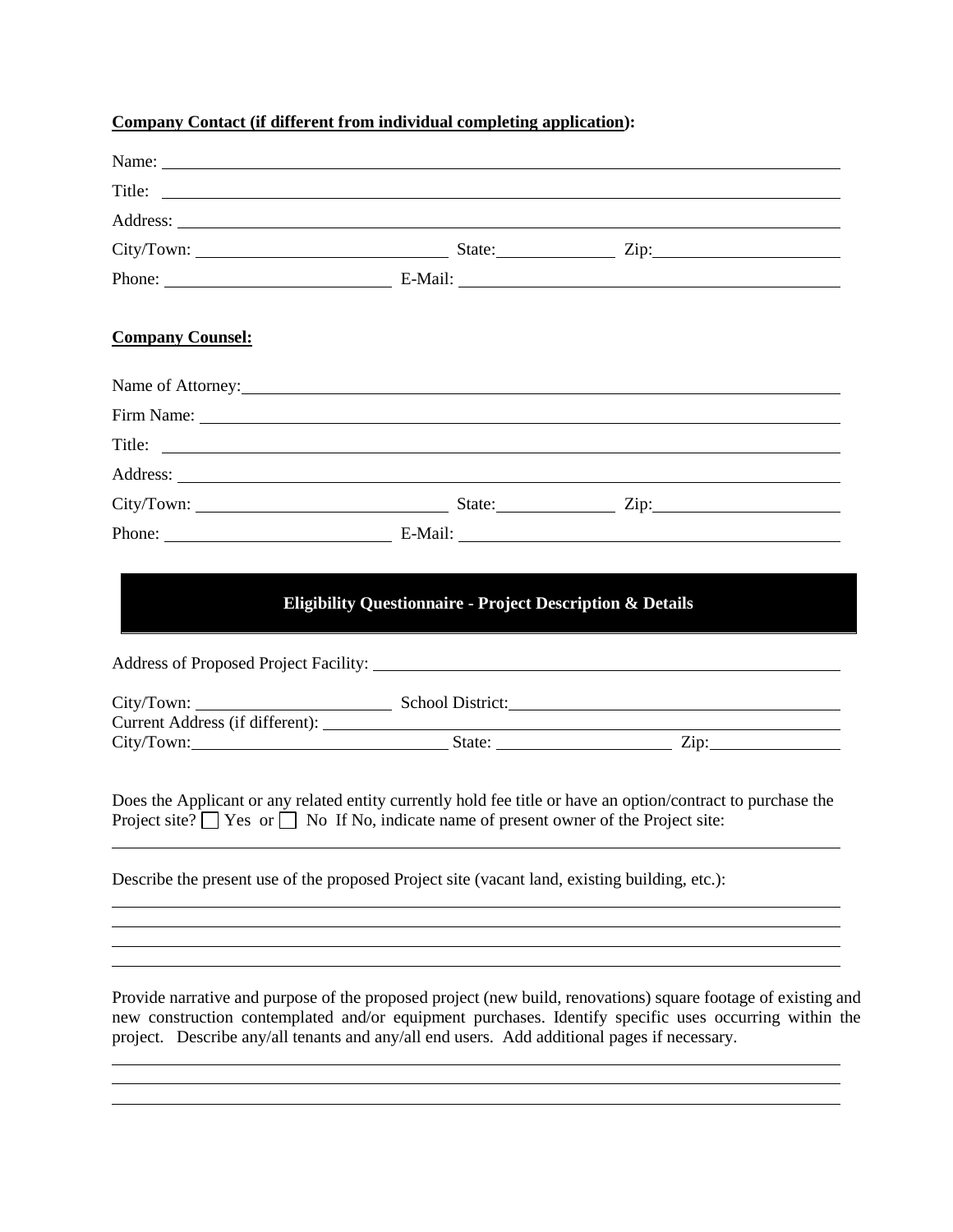If tax exempt or taxable bonds are being requested indicate what bonds will be used for:

Describe the reasons why the CCCRC financial assistance is necessary, and the effect the Project will have on the Applicant's operations. If refinancing an existing bond or loan indicate potential savings:

#### **Site Characteristics:**

Will the Project meet zoning/land use requirements at the proposed location?  $\Box$  Yes or  $\Box$  No

Describe the present zoning/land use: \_\_\_\_\_\_\_\_\_\_\_\_\_\_\_\_\_\_\_\_\_\_\_\_\_\_\_\_\_\_\_\_\_\_\_\_\_\_\_\_\_\_\_\_\_\_\_\_\_\_\_\_\_\_\_

If a change in zoning/land use is required, provide details/status of any request for change of zoning/land use requirements: \_\_\_\_\_\_\_

Has a project related site plan approval application been submitted to the appropriate planning department?  $\Box$  Yes or  $\Box$  No

If Yes, include the applicable municipality's and/or planning department's approval resolution, the related State Environmental Quality Review Act ("SEQR") "negative declaration" resolution, if applicable, and the related Environmental Assessment Form (EAF), if applicable.

If No, list the CCCRC as, or ensure that the CCCRC is listed as, an "Involved Agency" on the related EAF that will be submitted to the appropriate municipality and/or planning department for site plan approval and provide to the EAF to the lead agency and to the CCCRC.

If No, because site plan approval is not otherwise required, complete and submit the EAF along with this Application to the CCCRC.

Has a Phase I Environmental Assessment been prepared or will one be prepared with respect to the proposed project site?  $\Box$  Yes or  $\Box$  No If yes, provide a copy.

#### **Project Type:**

**Select Project Type for all end users at project site** (check any and all end users as identified below)

#### **(You may check more than one)**

Acquisition of Existing Facility Assisted Living Multi-Tenant Civic Facility (not for profit) Facility for Aging

| Student Housin |
|----------------|
| Mixed Use      |
| Senior Housing |
| Educational    |
| Medical        |

- 1. Start date: acquisition of equipment or construction of facilities:
- 2. Estimated completion date of project:
- 3. Project occupancy estimated starting date of occupancy: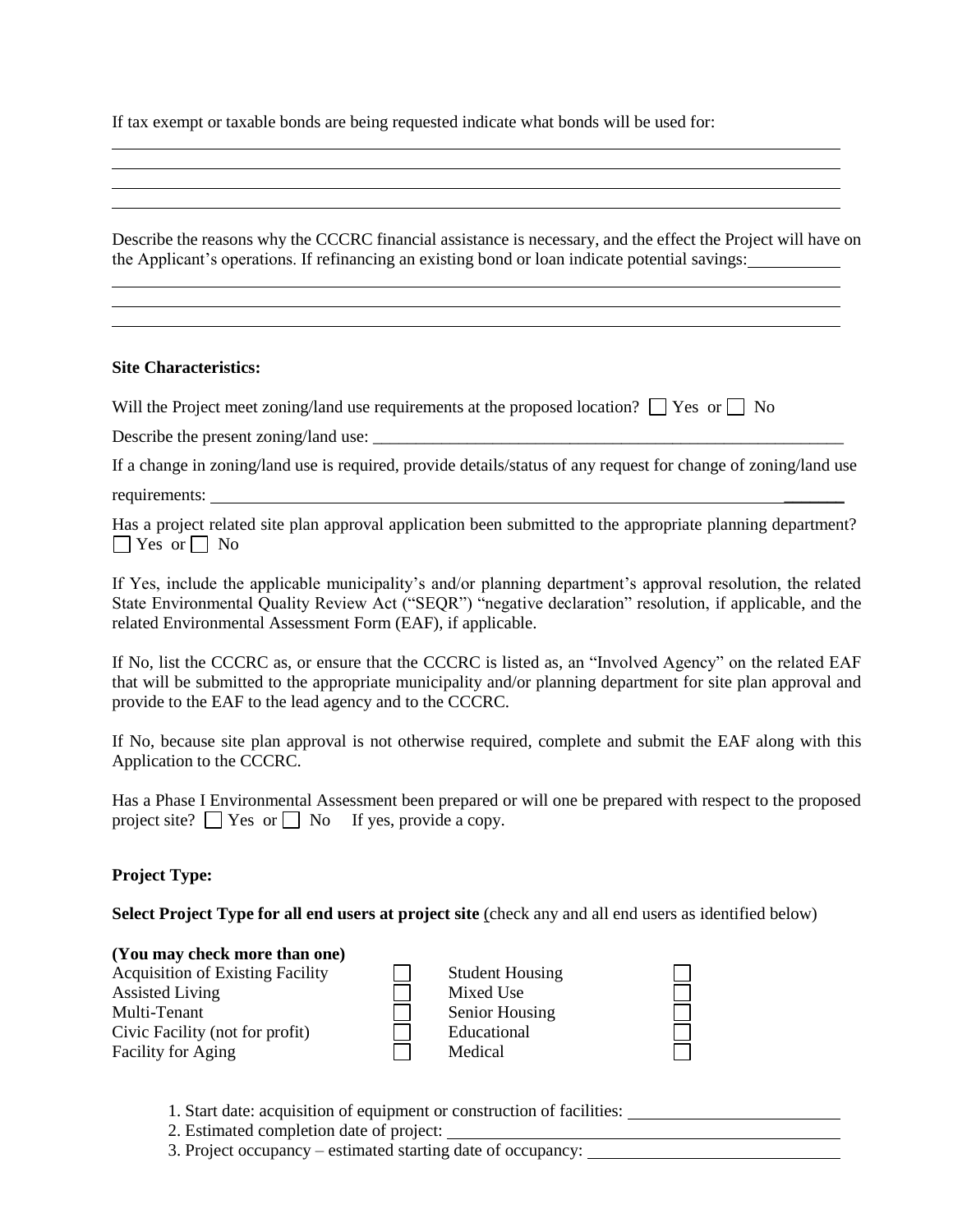#### **Estimated costs in connection with Project:**

| <b>Bank Financing</b>                                              |  |
|--------------------------------------------------------------------|--|
| Equity (excluding equity that is attributed to grants/tax credits) |  |
| Tax Exempt Bond Issuance (if applicable)                           |  |
| Taxable Bond Issuance (if applicable)                              |  |
| Public Sources (Include sum total of all state and federal         |  |
| grants and tax credits)                                            |  |
| Identify each state and federal source and amount                  |  |
|                                                                    |  |
|                                                                    |  |
| <b>Total Sources of Funds for Project Costs:</b>                   |  |
| Have you secured financing for the project?<br>Yes or<br>No        |  |
|                                                                    |  |

If Yes, specify, Bank, underwriter, etc.

**Mortgage Recording Tax Exemption Benefit**: Amount of mortgage(s), if any that would be subject to mortgage recording tax:

Mortgage Amount (include sum total of construction/permanent/bridge financing): \$

Estimated Mortgage Recording Tax Exemption Benefit (product of mortgage amount as indicated above  $1\%$  \$

Is the project necessary to expand project employment?  $\Box$  Yes or  $\Box$  No

Is project necessary to retain existing employment?  $\Box$  Yes or  $\Box$  No

#### **Employment Plan (Specific to the proposed project location):**

|             | Current $#$ of jobs at | If financial assistance If financial assistance Estimate number of |                        |                                                                   |
|-------------|------------------------|--------------------------------------------------------------------|------------------------|-------------------------------------------------------------------|
|             | proposed project       | is granted – project the is granted – project                      |                        | residents of the Labor                                            |
|             | location or to be      |                                                                    |                        | number of FT and PT the number of FT and Market Area in which the |
|             | relocated at project   | jobs to be retained                                                |                        | <b>PT</b> jobs to be created project is located that will         |
|             | location               |                                                                    | upon $24$ months $(2)$ | fill the FT and PT jobs to                                        |
|             |                        |                                                                    | years) after Project   | be created upon 24                                                |
|             |                        |                                                                    | completion             | months (2 years) after                                            |
|             |                        |                                                                    |                        | project completion **                                             |
| Full time   |                        |                                                                    |                        |                                                                   |
| (FT)        |                        |                                                                    |                        |                                                                   |
| Part Time   |                        |                                                                    |                        |                                                                   |
| (PT)        |                        |                                                                    |                        |                                                                   |
| Total $***$ |                        |                                                                    |                        |                                                                   |

\*\* The Labor Market Area includes the Counties of Cattaraugus, Erie, Allegany, Chautauqua and Wyoming. For purposes of this question, estimate the number of FT and PT jobs that will be filled, as indicated in the third column, by residents of the Labor Market Area, in the fourth column.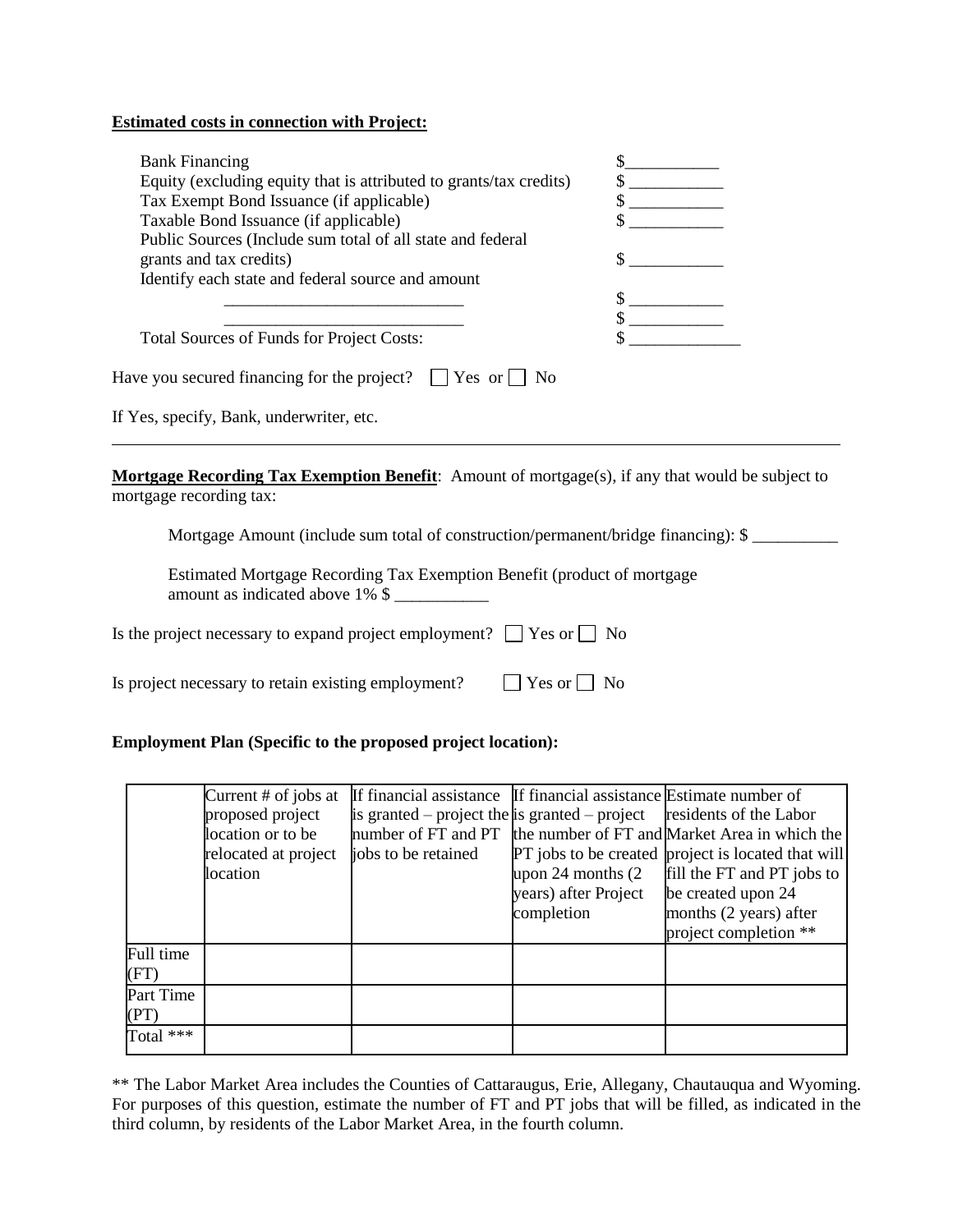## **Salary and Fringe Benefits for Jobs to be Retained and Created:**

| Category of jobs to be                  | # of employees |               | Average salary Average fringe Average salary Average fringe |            |                                                       |
|-----------------------------------------|----------------|---------------|-------------------------------------------------------------|------------|-------------------------------------------------------|
| retained and/or created retained and/or |                | for Full Time |                                                             |            | benefits for full for part time, if benefits for part |
|                                         | created        |               | time                                                        | applicable | time, if                                              |
|                                         |                |               |                                                             |            | applicable                                            |
| Management                              |                |               |                                                             |            |                                                       |
| Professional                            |                |               |                                                             |            |                                                       |
| Administrative                          |                |               |                                                             |            |                                                       |
| Production                              |                |               |                                                             |            |                                                       |
| <b>Independent Contractor</b>           |                |               |                                                             |            |                                                       |
| Other                                   |                |               |                                                             |            |                                                       |

### **Employment at other locations in Cattaraugus County, if applicable: (provide address and number of employees at each location):**

| <b>Address</b> | Full Time | Part Time | Total |
|----------------|-----------|-----------|-------|
|                |           |           |       |
|                |           |           |       |
|                |           |           |       |

#### **Payroll Information:**

| Annual Payroll at proposed project site upon project completion    |                          |  |
|--------------------------------------------------------------------|--------------------------|--|
| Estimated average annual salary of jobs to be retained (full time) |                          |  |
| Estimated average annual salary of jobs to be retained (part time) |                          |  |
| Estimated average annual salary of jobs to be created (full time)  |                          |  |
| Estimated average annual salary of jobs to be created (part time)  |                          |  |
| Estimated salary range of jobs to be created                       |                          |  |
| $E_{\text{nom}}$ (full time)                                       | $T_0$ (full time) $\phi$ |  |

From (part time)

From (full time)  $\frac{\$}{\$}$  To (full time)  $\$$  To (rat time)  $\$$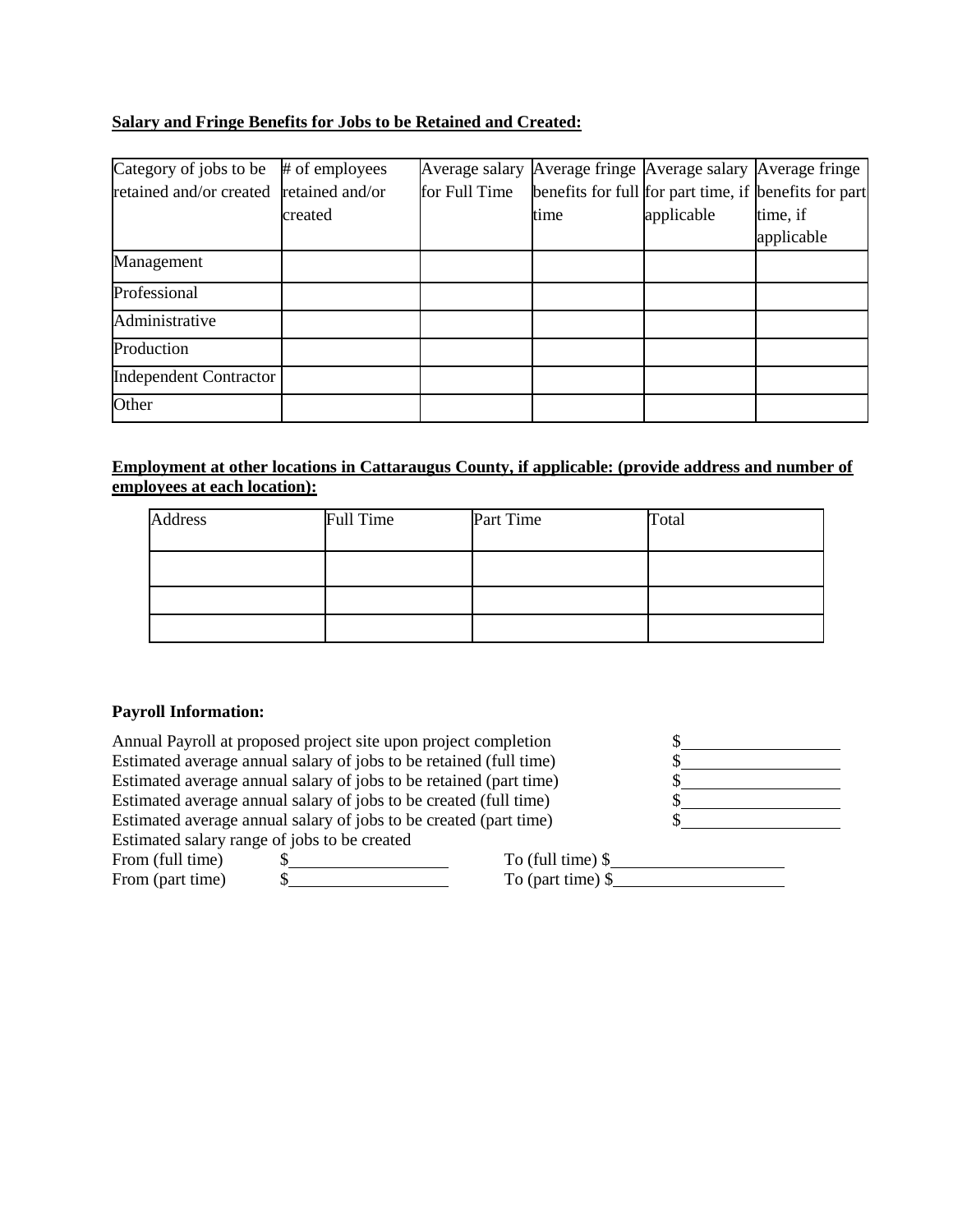#### **Representations, Certifications and Indemnification**

\_\_\_\_\_\_\_\_\_\_\_\_\_\_\_\_\_\_\_\_\_\_\_\_\_\_\_ (name of CEO or other authorized representative of Applicant) deposes and says that he/she is the the unit (title) of the contract of the contract of the contract of the contract of the contract of the contract of the contract of the contract of the contract of the contract of the co corporation or other entity) named in the attached Application (the "Applicant"), that he/she has read the foregoing Application and knows the contents thereof, and hereby represents, understands, and otherwise agrees with the Cattaraugus County Capital Resources Corporation (CCCRC) and as follows:

A. Local Labor Workforce Certification Reports: The Applicant understands and agrees that, if the project, as described within this Application, receives any Financial Assistance from the CCCRC then the Applicant agrees to file, or cause to be filed, with the CCCRC Local Labor Workforce Certification Reports, at least quarterly, regarding the use of local labor working on the project site during and through the construction period to confirm use of all local labor residing in Cattaraugus, Erie, Niagara, Chautauqua, Cattaraugus and/or Alleghany Counties.

B. The Applicant and/or the owner, and their successors and assigns, hereby release, defend and indemnify the CCCRC from any and all suits, causes of action, litigations, damages, losses, liabilities, obligations, penalties, claims, demands, judgments, costs, disbursements, fees or expenses of any kind or nature whatsoever (including, without limitation, attorneys', consultants' and experts' fees) which may at any time be imposed upon, incurred by or asserted or awarded against the CCCRC, resulting from or arising out of any inquiries and/or environmental assessments, investigations and audits performed on behalf of the Applicant and/or the owner pursuant hereto, including the scope, level of detail, contents or accuracy of any environmental assessment, audit, inspection or investigation report completed hereunder and/or the selection of the environmental consultant, engineer or other qualified person to perform such assessments, investigations, and audits.

C. Hold Harmless Provision: The Applicant acknowledges and agrees that the Applicant shall be and is responsible for all costs of the CCCRC incurred in connection with any actions required to be taken by the CCCRC in furtherance of the Application including the CCCRC's reasonable costs of general counsel and/or the CCCRC's bond/transaction counsel whether or not the Application, the proposed project it describes, the attendant negotiations, or the issue of bonds or other transaction or agreement are ultimately ever carried to successful conclusion and agrees that the CCCRC shall not be liable for and agrees to indemnify, defend, and hold the CCCRC harmless from and against any and all liability arising from or expense incurred by: (i) the CCCRC's examination and processing of, and action pursuant to or upon, the Application, regardless of whether or not the Application or the proposed project described herein or the tax exemptions and other assistance requested herein are favorably acted upon by the CCCRC; (ii) the CCCRC's acquisition, construction and/or installation of the proposed project described herein; and (iii) any further action taken by the CCCRC with respect to the proposed project including, without limiting the generality of the foregoing, all causes of action and attorney's fees and any other expenses incurred in defending any suits or actions which may arise as a result of any of the foregoing. This obligation includes an obligation to submit an CCCRC Fee Payment to the CCCRC in accordance with the CCCRC fee policy effective as of the date of this Application.

D. By executing and submitting this Application, the Applicant covenants and agrees to pay the following fees to the CCCRC and the CCCRC's general counsel and/or the CCCRC's bond/transaction counsel, the same to be paid at the times indicated:

- (i) a non-refundable \$1,000 application and publication fee (the "Application Fee");
- (ii) Unless otherwise agreed to by the CCCRC an amount equal to one percent (1.00%) of the CCCRC bond issuance (.50% if refinance).